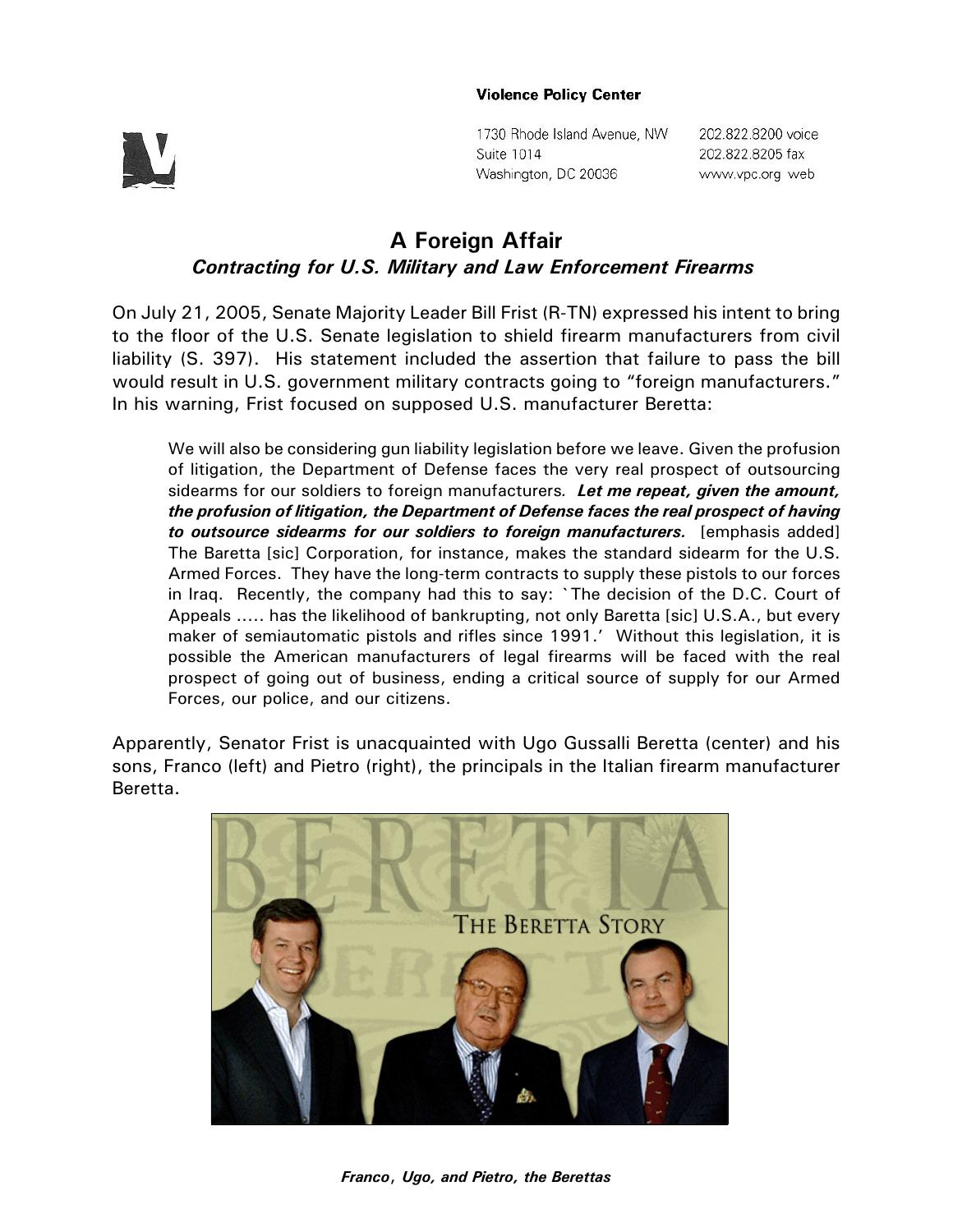According to Beretta promotional materials:

In the early 1900s Pietro (1870-1957) took the Company reins, introducing modernized manufacturing methods, many patents for mechanisms and simplified construction, consequently establishing **Beretta, the first Italian firearms maker**, [emphasis added] as one of the most modern firearms production facilities in the world. The modernization process was continued by the sons Giuseppe (1906-1993) and Carlo (1908-1984), securing the Company's multinational character with commercial and production activity in numerous European countries and the United States. These efforts created successful ventures in the military, law enforcement and private sectors.

Beretta is not alone. In fact, the bulk of contracts to arm America's military and law enforcement are already in the hands of much-feared "foreign manufacturers." If Senator Frist truly believes that the arming of America's defense agencies should not be in the hands of "foreign manufacturers," then he has many a sleepless night ahead of him.

The "largest pistol contract in law enforcement history" (with a potential value of \$26 million) with the U.S. Department of Homeland Security (DHS), Office of Immigration and Customs Enforcement (ICE), recently was awarded to Heckler & Koch GmbH, a company headquartered in Oberndorf, Germany.



*Heckler & Koch headquarters in Oberndorf, Germany—a long way from New England's Gun Valley*

Another major pistol contract, valued at \$23.7 million, also awarded by the Department of Homeland Security's ICE went to the Swiss company Schweizerische Industrie-Gesellschaft, or SIG. According to the SIGARMS website:

In 1853, Friedrich Peyer im Hof, Heinrich Moser and Conrad Neher began what they thought would become a successful wagon factory above the Rhine Falls in Switzerland. Little did they know then, that their company would become one of the world's most renowned manufacturers of small arms....The American market was a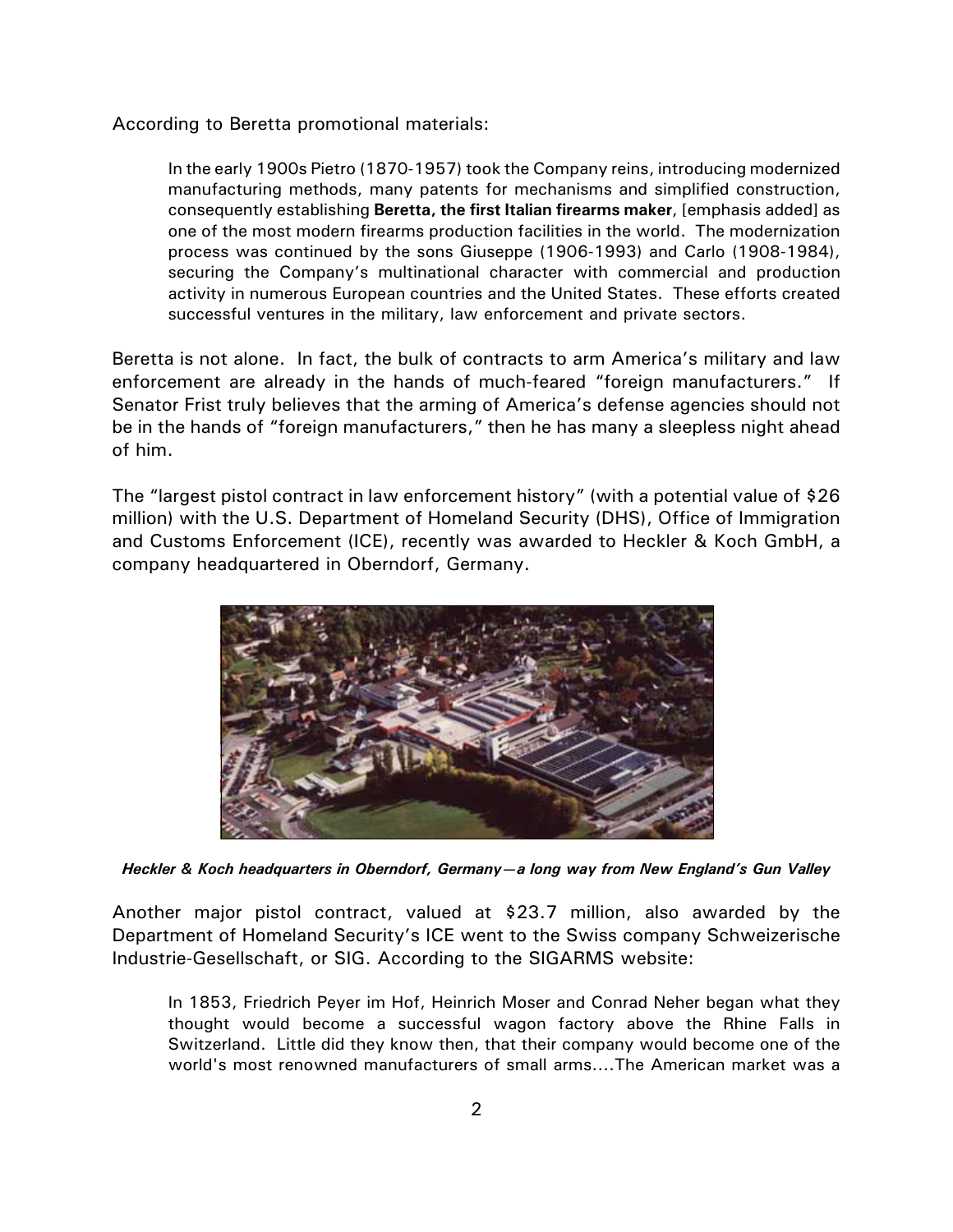vital part of SIG's business plan to continue to expand its market share and become an international leader in the small arms industry.

This year, the U.S. Army awarded a \$29.3 million contract to International Trading Establishment of Amman, Jordan, for equipment including AK-47 rifles, M4 shotguns, and 9mm handguns.

Another Army contract was an order for \$29 million worth of M16A4 rifles and M4 Carbines from FN Manufacturing, Inc., a Belgian company that is a member of The Herstal Group, which counts among its subsidiaries former American gun manufacturers Browning and Winchester. According to FN's website:

THE HERSTAL GROUP—The HERSTAL GROUP is known around the globe for the quality of its products. Under the brand name FN HERSTAL, Browning and Winchester, the Herstal Group designs, manufactures and distributes a full range of firearms and accessories for defense, law enforcement, hunting and marksmanship.

The Herstal Group has its headquarters in Liège, Belgium, the heart of Europe, and offices in nine other European countries, North America and Asia.

The Herstal Group includes Herstal, parent company and two main subsidiaries, FN HERSTAL, active in the Defense and Law Enforcement fields, and Browning / U.S. Repeating Arms Co., specializing in hunting /shooting marksmanship and outdoor sporting goods.

In fact, the bulk of U.S. government and law enforcement firearms contracts already go to foreign companies.

## **Some Crumbs for Homegrown Companies**

Only one American company, Colt, appears to have a significant military contract. It supplies the M4 rifle, the standard Carbine for the U.S. Army and other services within the Department of Defense.

On June 3, 2005, Colt Defense Inc. filed a registration statement with the Securities and Exchange Commission (SEC) for an initial public offering. This move is part of a reorganization to establish Colt Defense as a legally separate company from Colt's Manufacturing, the company that makes guns for the civilian market.

In its registration statement, Colt Defense expresses no concern about the effect of private litigation that would be affected by S. 397 on the new company. In a section titled "Risks Related to Our Business," Colt lists 24 potential problems for the